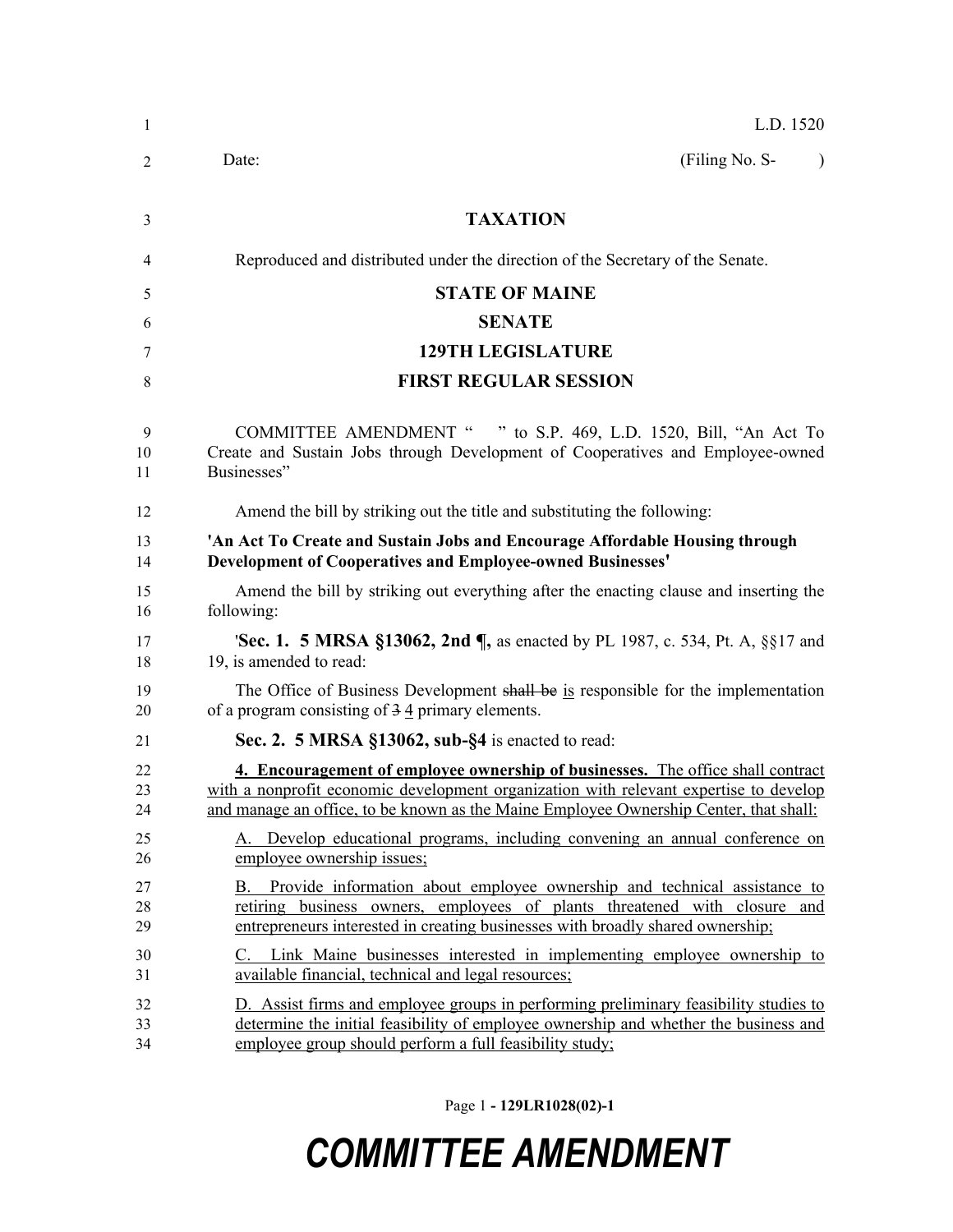| 1  | E. Help businesses interested in implementing some form of employee ownership          |
|----|----------------------------------------------------------------------------------------|
| 2  | obtain financing;                                                                      |
| 3  | F. Promote best practices for operating employee-owned businesses;                     |
| 4  | G. Recommend legislative or executive action to promote employee ownership; and        |
| 5  | H. Work with the Office of Program Evaluation and Government Accountability to         |
| 6  | define the scope of data collection and to collect data and other information to       |
| 7  | facilitate tax expenditure review under Title 3, chapter 37 including, but not limited |
| 8  | <u>to:</u>                                                                             |
| 9  | (1) The number of business ownership conversions to employee or cooperative            |
| 10 | ownership;                                                                             |
| 11 | (2) The number of full-time equivalent jobs retained as a result of conversions to     |
| 12 | employee or cooperative ownership;                                                     |
| 13 | (3) The number of housing units converted to cooperative ownership; and                |
| 14 | (4) Data and information regarding other measures of the fiscal impact and             |
| 15 | overall economic development in the State as the result of conversions to              |
| 16 | employee or cooperative ownership.                                                     |
| 17 | Sec. 3. 36 MRSA §5122, sub-§2, ¶¶QQ and RR are enacted to read:                        |
| 18 | QQ. For taxable years beginning on or after January 1, 2020, to the extent included    |
| 19 | in federal adjusted gross income and to the extent otherwise subject to Maine income   |
| 20 | tax, an amount equal to any gain recognized on the sale by the taxpayer of an          |
| 21 | ownership interest greater than 50% in a qualified business if the business was        |
| 22 | transferred to:                                                                        |
| 23 | (1) An employee stock ownership plan as defined in the Code, Section                   |
| 24 | $\frac{4975(e)(7)}{2}$                                                                 |
| 25 | (2) An S corporation organized in the State owned by an employee stock                 |
| 26 | ownership plan;                                                                        |
| 27 | (3) An eligible worker-owned cooperative as defined in the Code, Section               |
| 28 | 1042(c)(2);                                                                            |
| 29 | (4) A consumer cooperative organized under Title 13, chapter 85, subchapter 1;         |
| 30 | or                                                                                     |
| 31 | (5) If the business provides housing, a consumer cooperative or a cooperative          |
| 32 | affordable housing corporation organized under Title 13, chapter 85, subchapter        |
| 33 | $1-A.$                                                                                 |
| 34 | The deduction allowed pursuant to this paragraph may not exceed \$750,000.             |
| 35 | For purposes of this paragraph, "qualified business" means a business whose            |
| 36 | securities are not publicly traded on any stock exchange and that is registered with   |
| 37 | the Secretary of State or whose principal place of business is within the State        |
| 38 | including a corporation, an S corporation, a limited liability company, a limited      |

Page 2 **- 129LR1028(02)-1**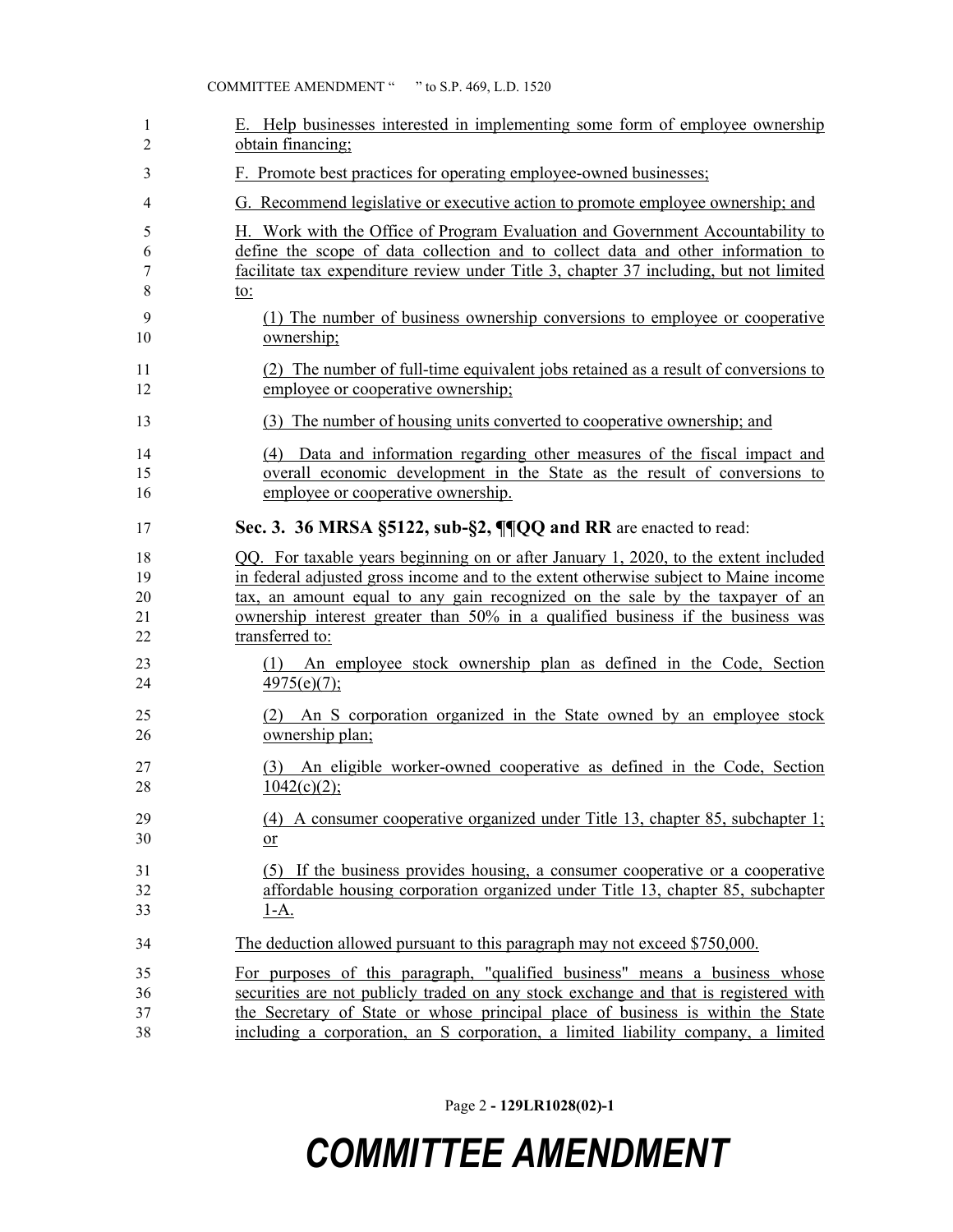| 1              | liability partnership, a sole proprietorship and all entities that are not publicly traded      |
|----------------|-------------------------------------------------------------------------------------------------|
| 2              | and are related by common majority ownership or control.                                        |
| 3              | RR. For taxable years beginning on or after January 1, 2020, to the extent included in          |
| $\overline{4}$ | federal adjusted gross income and to the extent otherwise subject to Maine income               |
| 5              | tax, an amount equal to the interest received during the taxable year by the taxpayer           |
| 6              | with respect to a qualified business acquisition loan. For purposes of this paragraph:          |
| $\tau$         | (1) "Qualified business" means a business whose securities are not publicly                     |
| $8\,$          | traded on any stock exchange and that is registered with the Secretary of State or              |
| 9              | whose principal place of business is within the State including a corporation, an S             |
| 10             | corporation, a limited liability company, a limited liability partnership, a sole               |
| 11             | proprietorship and all entities that are not publicly traded and are related by                 |
| 12             | common majority ownership or control; and                                                       |
| 13             | (2) "Qualified business acquisition loan," including a loan or part of a series of              |
| 14             | loans, means:                                                                                   |
| 15             | (a) A loan of which at least 90% of the proceeds are applied to the                             |
| 16             | acquisition of majority equity ownership of a qualified business not owned                      |
| 17             | by an entity under subdivisions (i) to $(v)$ and that is given to:                              |
| 18             | (i) An employee stock ownership plan as defined in the Code, Section                            |
| 19             | $\frac{4975(e)(7)}{2}$                                                                          |
| 20             | (ii) An S corporation organized in the State owned by an employee stock                         |
| 21             | ownership plan;                                                                                 |
| 22<br>23       | An eligible worker-owned cooperative as defined in the Code,<br>(111)<br>Section $1042(c)(2)$ ; |
| 24             | (iv) A consumer cooperative organized under Title 13, chapter 85,                               |
| 25             | subchapter 1; or                                                                                |
| 26             | (v) If the business provides housing, a consumer cooperative or a                               |
| 27             | cooperative affordable housing corporation organized under Title 13,                            |
| 28             | chapter 85, subchapter 1-A;                                                                     |
| 29             | (b) A loan to a corporation that sponsors an employee stock ownership plan                      |
| 30             | if all proceeds of the loan are loaned to the employee stock ownership plan to                  |
| 31             | acquire for the plan all outstanding employer securities in a qualified                         |
| 32             | business and the plan's repayment terms are substantially similar to the                        |
| 33             | corporation's repayment terms; or                                                               |
| 34             | (c) A loan used to refinance a qualified business acquisition loan.                             |
| 35             | Sec. 4. 36 MRSA §5200-A, sub-§2, ¶¶FF and GG are enacted to read:                               |
| 36             | FF. For taxable years beginning on or after January 1, 2020, to the extent included in          |
| 37             | federal taxable income and to the extent otherwise subject to Maine income tax, an              |
| 38             | amount equal to any gain recognized on the sale by the taxpayer of an ownership                 |
| 39             | interest greater than 50% in a qualified business if the business was transferred to:           |

Page 3 **- 129LR1028(02)-1**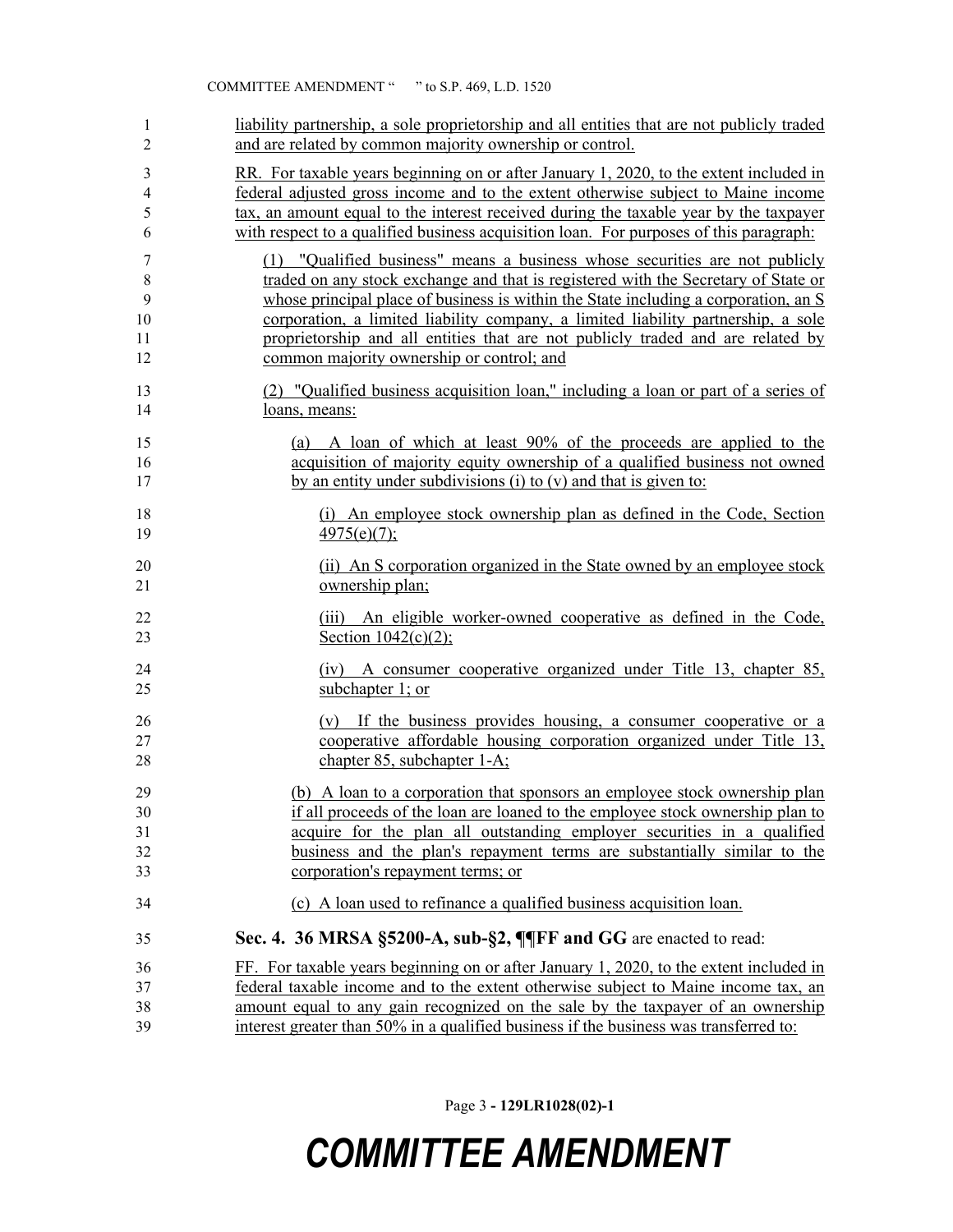| 1              | (1) An employee stock ownership plan as defined in the Code, Section                          |
|----------------|-----------------------------------------------------------------------------------------------|
| $\overline{2}$ | $4975(e)(7)$ ;                                                                                |
| 3              | (2) An S corporation organized in the State owned by an employee stock                        |
| 4              | ownership plan;                                                                               |
| 5<br>6         | An eligible worker-owned cooperative as defined in the Code, Section<br>(3)<br>$1042(c)(2)$ ; |
| 7              | (4) A consumer cooperative organized under Title 13, chapter 85, subchapter 1;                |
| 8              | $\overline{or}$                                                                               |
| 9              | (5) If the business provides housing, a consumer cooperative or a cooperative                 |
| 10             | affordable housing corporation organized under Title 13, chapter 85, subchapter               |
| 11             | <u>1-A.</u>                                                                                   |
| 12             | The deduction allowed pursuant to this paragraph may not exceed \$750,000.                    |
| 13             | For purposes of this paragraph, "qualified business" means a business whose                   |
| 14             | securities are not publicly traded on any stock exchange and that is registered with          |
| 15             | the Secretary of State or whose principal place of business is within the State               |
| 16             | including a corporation, an S corporation, a limited liability company, a limited             |
| 17             | liability partnership, a sole proprietorship and all entities that are not publicly traded    |
| 18             | and are related by common majority ownership or control.                                      |
| 19             | GG. For taxable years beginning on or after January 1, 2020, to the extent included           |
| 20             | in federal taxable income and to the extent otherwise subject to Maine income tax, an         |
| 21             | amount equal to the interest received during the taxable year by the taxpayer with            |
| 22             | respect to a qualified business acquisition loan. For purposes of this paragraph:             |
| 23             | (1) "Qualified business" means a business whose securities are not publicly                   |
| 24             | traded on any stock exchange and that is registered with the Secretary of State or            |
| 25             | whose principal place of business is within the State including a corporation, an $S$         |
| 26             | corporation, a limited liability company, a limited liability partnership, a sole             |
| 27             | proprietorship and all entities that are not publicly traded and are related by               |
| 28             | common majority ownership or control; and                                                     |
| 29             | "Qualified business acquisition loan," including a loan or part of a series of                |
| 30             | loans, means:                                                                                 |
| 31             | (a) A loan of which at least 90% of the proceeds are applied to the                           |
| 32             | acquisition of majority equity ownership of a qualified business not owned                    |
| 33             | by an entity under subdivisions (i) to $(v)$ and that is given to:                            |
| 34             | (i) An employee stock ownership plan as defined in the Code, Section                          |
| 35             | 4975(e)(7);                                                                                   |
| 36             | (ii) An S corporation organized in the State owned by an employee stock                       |
| 37             | ownership plan;                                                                               |
| 38             | (iii) An eligible worker-owned cooperative as defined in the Code,                            |
| 39             | Section $1042(c)(2)$ ;                                                                        |

Page 4 **- 129LR1028(02)-1**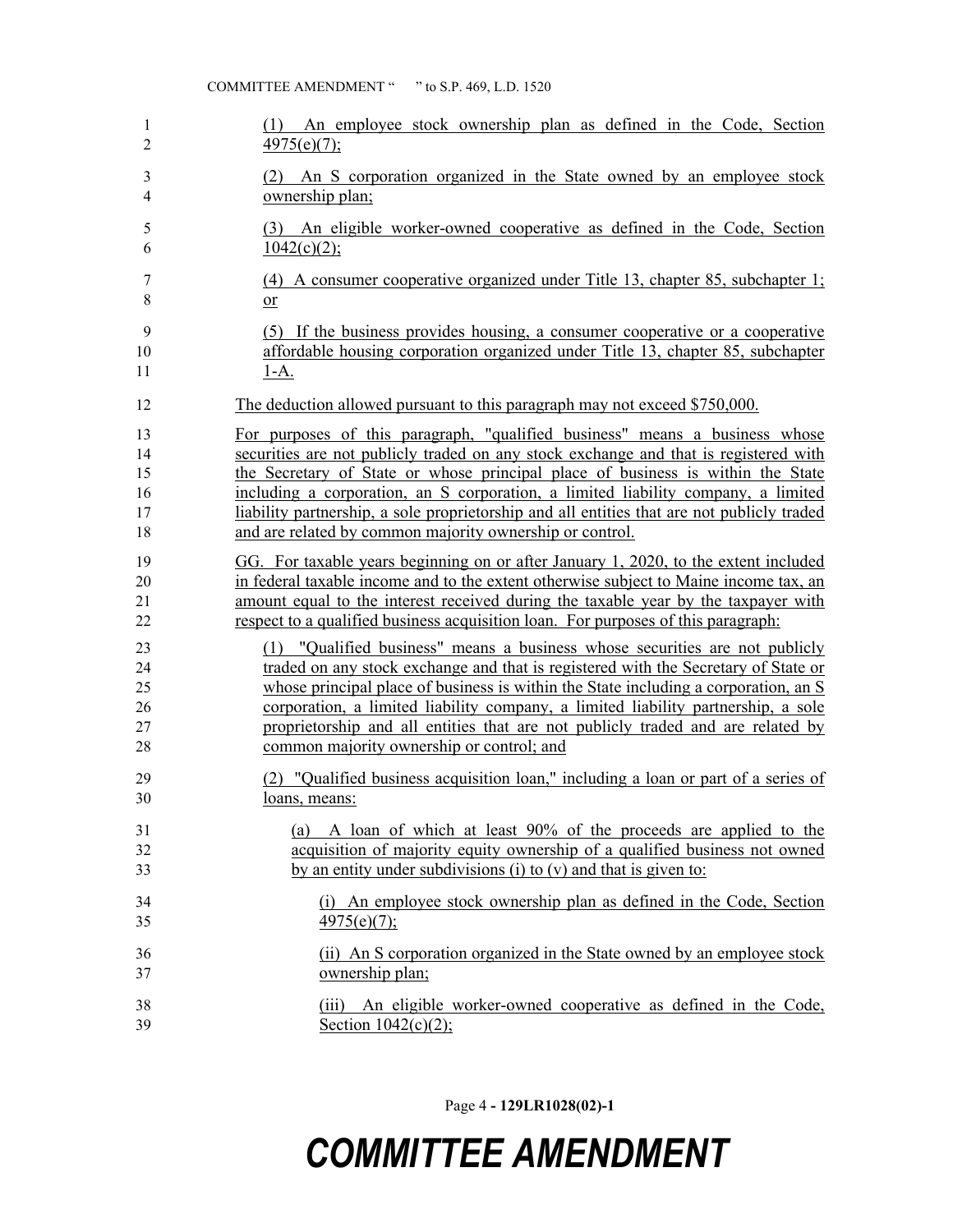| 1                       | (iv) A consumer cooperative organized under Title 13, chapter 85,                              |
|-------------------------|------------------------------------------------------------------------------------------------|
| $\overline{2}$          | subchapter 1; or                                                                               |
| $\mathfrak{Z}$          | (v) If the business provides housing, a consumer cooperative or a                              |
| $\overline{\mathbf{4}}$ | cooperative affordable housing corporation organized under Title 13,                           |
| 5                       | chapter 85, subchapter 1-A;                                                                    |
| 6                       | (b) A loan to a corporation that sponsors an employee stock ownership plan                     |
| $\boldsymbol{7}$        | if all proceeds of the loan are loaned to the employee stock ownership plan to                 |
| $8\,$                   | acquire for the plan all outstanding employer securities in a qualified                        |
| 9                       | business and the plan's repayment terms are substantially similar to the                       |
| 10                      | corporation's repayment terms; or                                                              |
| 11                      | (c) A loan used to refinance a qualified business acquisition loan.                            |
| 12                      | Sec. 5. 36 MRSA §5206, as repealed and replaced by PL 2005, c. 608, §1 and                     |
| 13                      | affected by §5, is amended by adding at the end a new paragraph to read:                       |
| 14                      | For taxable years beginning on or after January 1, 2020, the taxpayer may for the              |
| 15                      | purposes of the tax under this section subtract from Maine net income an amount equal to       |
| 16                      | the interest received during the taxable year by the taxpayer with respect to a qualified      |
| 17                      | business acquisition loan.                                                                     |
| 18                      | Sec. 6. 36 MRSA §5206-D, sub-§13, as amended by PL 1999, c. 414, §43 and                       |
| 19                      | affected by §57, is further amended to read:                                                   |
| 20                      | 13. Maine net income. "Maine net income" means, for any taxable year, a financial              |
| 21                      | institution's net income or loss per books required to be reported pursuant to the laws of     |
| 22                      | the United States on Internal Revenue Service Form 1120, 1120S, 1065 or any other              |
| 23                      | Internal Revenue Service form used to report net income or loss per books or, in the case      |
| 24                      | of an entity with a single owner that may be disregarded as an entity separate from its        |
| 25                      | owner pursuant to Internal Revenue Service regulations, the financial institution's net        |
| 26                      | income or loss per books determined as if the entity were required to file Internal            |
| 27                      | Revenue Service Form 1065, adjusted in accordance with section 5206, and apportioned           |
| 28                      | to this State under section 5206-E. In the case of a financial institution that is a qualified |
| 29                      | subchapter S subsidiary as defined by the Code, Section 1361, the financial institution's      |
| 30                      | "Maine net income" means a financial institution's net income or loss per books                |
| 31                      | determined as if the entity were required to file Internal Revenue Service Form 1120S          |
| 32                      | and apportioned to this State under section 5206-E.                                            |
| 33                      | To the extent that a financial institution derives income from a unitary business carried on   |
| 34                      | by 2 or more members of an affiliated group, "Maine net income" is determined by               |
| 35                      | apportioning, in accordance with section 5206-E, that part of the net income of the entire     |
| 36                      | group that derives from the unitary business.                                                  |
| 37                      | Sec. 7. 36 MRSA §5206-D, sub-§§16-A and 16-B are enacted to read:                              |
| 38                      | <b>16-A. Qualified business.</b> "Qualified business" means a business whose securities        |
| 39                      | are not publicly traded on any stock exchange and that is registered with the Secretary of     |
| 40                      | State or whose principal place of business is within the State including a corporation, an S   |
| 41                      | corporation, a limited liability company, a limited liability partnership, a sole              |

Page 5 **- 129LR1028(02)-1**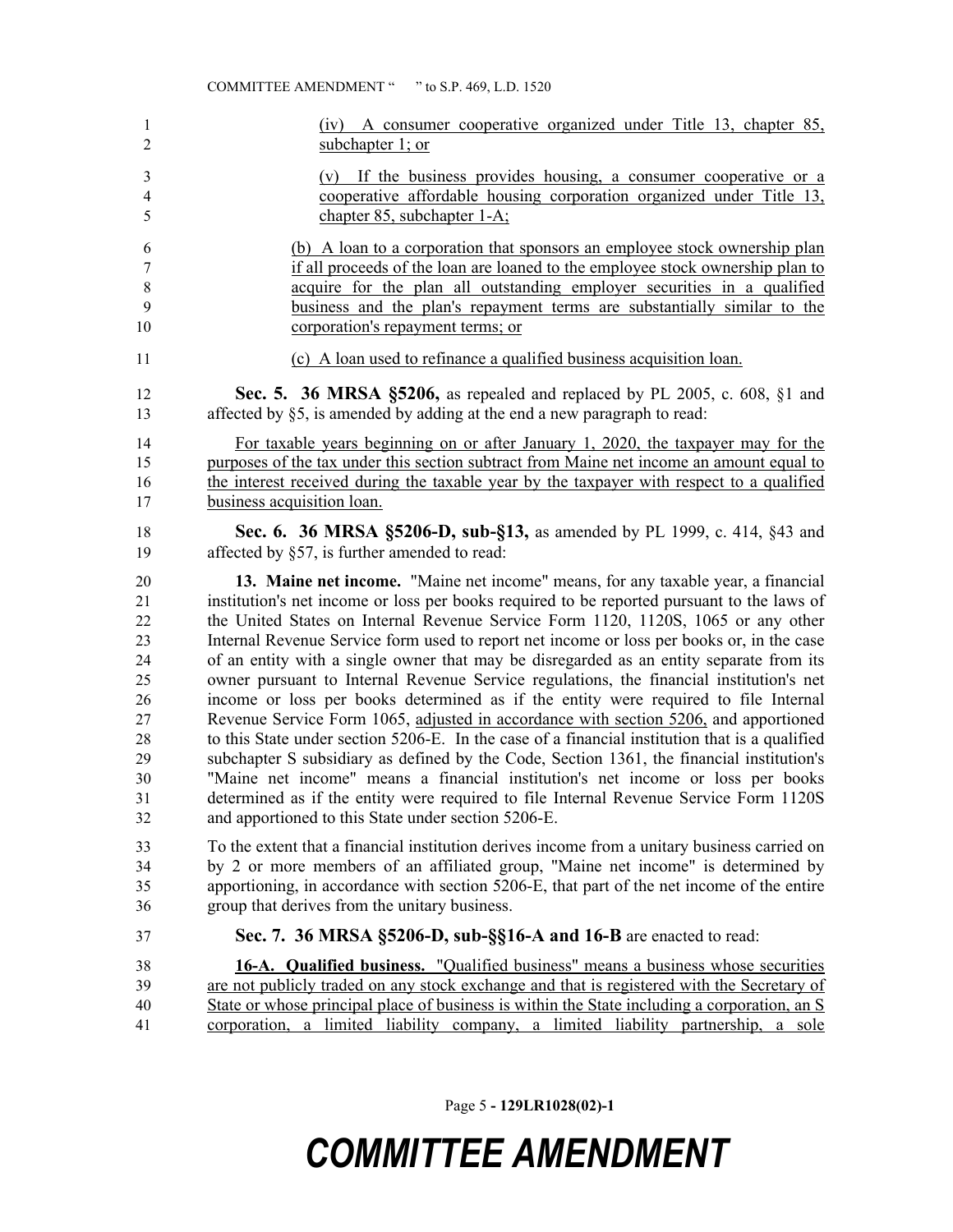proprietorship and all entities that are not publicly traded and are related by common majority ownership or control. **16-B. Qualified business acquisition loan.** "Qualified business acquisition loan," including a loan or part of a series of loans, means: A. A loan of which at least 90% of the proceeds are applied to the acquisition of majority equity ownership of a qualified business not owned by an entity under subparagraphs (1) to (5) and that is given to: (1) An employee stock ownership plan as defined in the Code, Section  $4975(e)(7)$ ; (2) An S corporation organized in the State owned by an employee stock ownership plan; (3) An eligible worker-owned cooperative as defined in the Code, Section  $1042(c)(2)$ ; (4) A consumer cooperative organized under Title 13, chapter 85, subchapter 1; or (5) If the business provides housing, a consumer cooperative or a cooperative affordable housing corporation organized under Title 13, chapter 85, subchapter  $18 \t 1-A;$  B. A loan to a corporation that sponsors an employee stock ownership plan if all proceeds of the loan are loaned to the employee stock ownership plan to acquire for the plan all outstanding employer securities in a qualified business and the plan's repayment terms are substantially similar to the corporation's repayment terms; or C. A loan used to refinance a qualified business acquisition loan. **Sec. 8. Evaluation; specific public policy objective; performance measures.** The deductions provided under this Act are subject to ongoing legislative review in accordance with the Maine Revised Statutes, Title 3, chapter 37. The Office of Program Evaluation and Government Accountability shall include review of deductions provided under this Act in its regular schedule of tax expenditure reviews. In developing evaluation parameters to perform the evaluation, the Office of Program Evaluation and Government Accountability, the Government Oversight Committee and the joint standing committee of the Legislature having jurisdiction over taxation matters shall consider: **1. Policy objective.** That the specific public policy objective of the deductions provided under this Act is to preserve and expand units of affordable housing in manufactured housing parks and apartment buildings and retain jobs in qualifying businesses that would otherwise cease operations by reducing the tax impact to business owners from qualifying sales of ownership interests in order to encourage conversion of businesses to employee and cooperative ownership and thereby allow the businesses to continue operations and retain jobs; and **2. Performance measures.** Performance measures, including, but not limited to: A. The number of qualifying business ownership conversions to employee or cooperative ownership;

Page 6 **- 129LR1028(02)-1**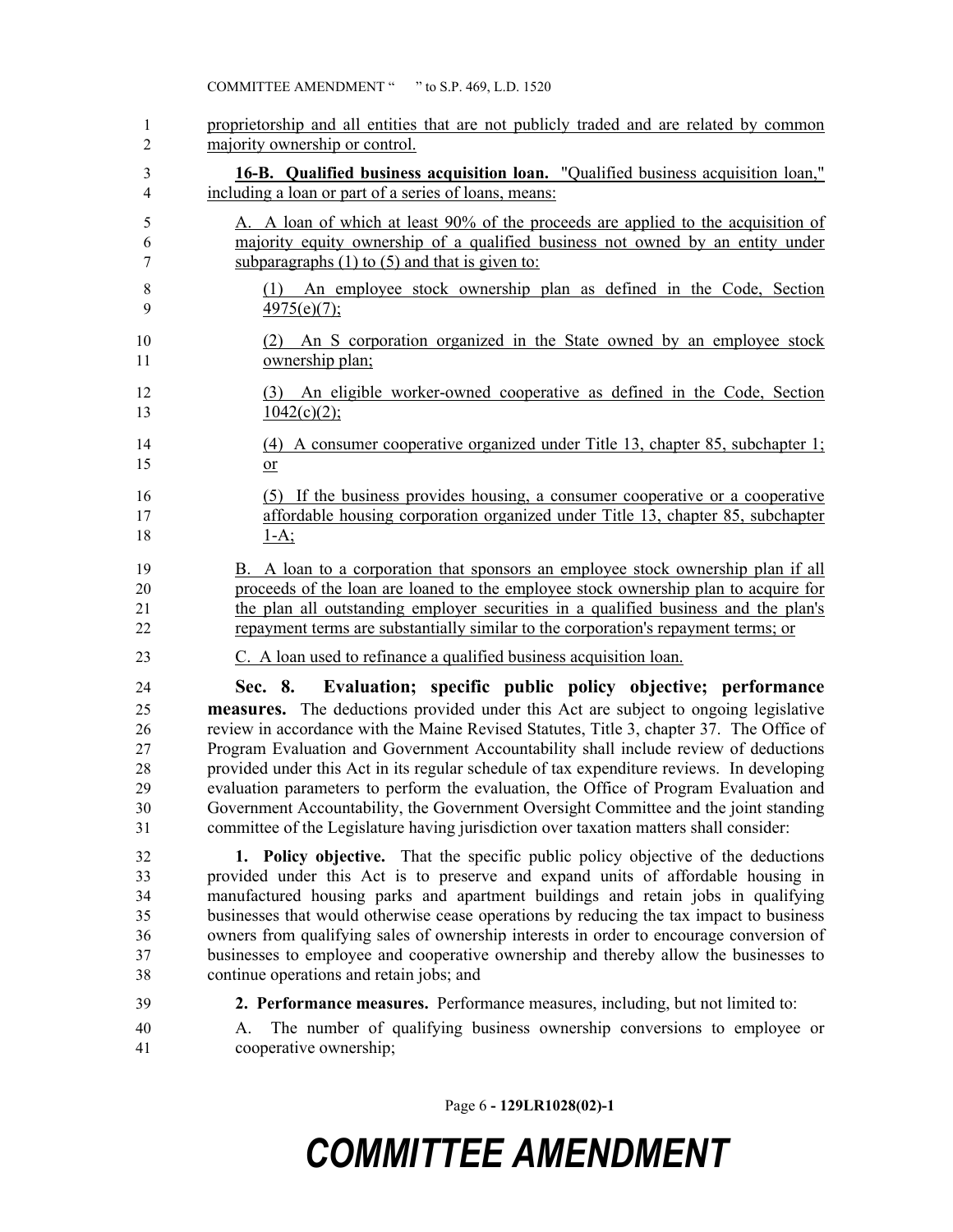- B. The number of full-time equivalent jobs retained and units of affordable housing created or retained;
- C. The number of housing units converted to cooperative housing; and
- D. Measures of fiscal impact and overall economic impact to the State.

 **Sec. 9. Appropriations and allocations.** The following appropriations and allocations are made.

#### **ADMINISTRATIVE AND FINANCIAL SERVICES, DEPARTMENT OF**

- **Revenue Services, Bureau of 0002**
- Initiative: Provides one-time funding for computer programming to update income tax filing forms.

| 11<br>12                 | <b>GENERAL FUND</b><br>All Other                                                                                                                                                   | 2019-20<br>\$77,000 | 2020-21<br>\$0 |
|--------------------------|------------------------------------------------------------------------------------------------------------------------------------------------------------------------------------|---------------------|----------------|
| 13<br>14                 | <b>GENERAL FUND TOTAL</b>                                                                                                                                                          | \$77,000            | \$0            |
| $\overline{\phantom{a}}$ | $\lambda$ by $\lambda$ in $\lambda$ and $\lambda$ in $\lambda$ in $\lambda$ in $\lambda$ in $\lambda$ is $\lambda$ if $\lambda$ is $\lambda$ if $\lambda$ is a set of $\lambda$ if |                     |                |

| 15 | <b>ADMINISTRATIVE AND FINANCIAL</b> |          |         |
|----|-------------------------------------|----------|---------|
| 16 | <b>SERVICES, DEPARTMENT OF</b>      |          |         |
| 17 | <b>DEPARTMENT TOTALS</b>            | 2019-20  | 2020-21 |
| 18 |                                     |          |         |
| 19 | <b>GENERAL FUND</b>                 | \$77,000 | \$0     |
| 20 |                                     |          |         |
| 21 | <b>DEPARTMENT TOTAL - ALL FUNDS</b> | \$77,000 | \$0     |

#### **ECONOMIC AND COMMUNITY DEVELOPMENT, DEPARTMENT OF**

#### **Business Development 0585**

 Initiative: Provides funds to contract with a nonprofit economic development organization to develop and manage the Maine Employee Ownership Center.

| 26 | <b>GENERAL FUND</b>           | 2019-20   | $2020 - 21$ |
|----|-------------------------------|-----------|-------------|
| 27 | All Other                     | \$100,000 | \$50,000    |
| 28 |                               |           |             |
| 29 | <b>GENERAL FUND TOTAL</b>     | \$100,000 | \$50,000    |
| 30 | <b>ECONOMIC AND COMMUNITY</b> |           |             |
| 31 | DEVELOPMENT, DEPARTMENT OF    |           |             |
| 32 | <b>DEPARTMENT TOTALS</b>      | 2019-20   | $2020 - 21$ |
| 33 |                               |           |             |

Page 7 **- 129LR1028(02)-1**